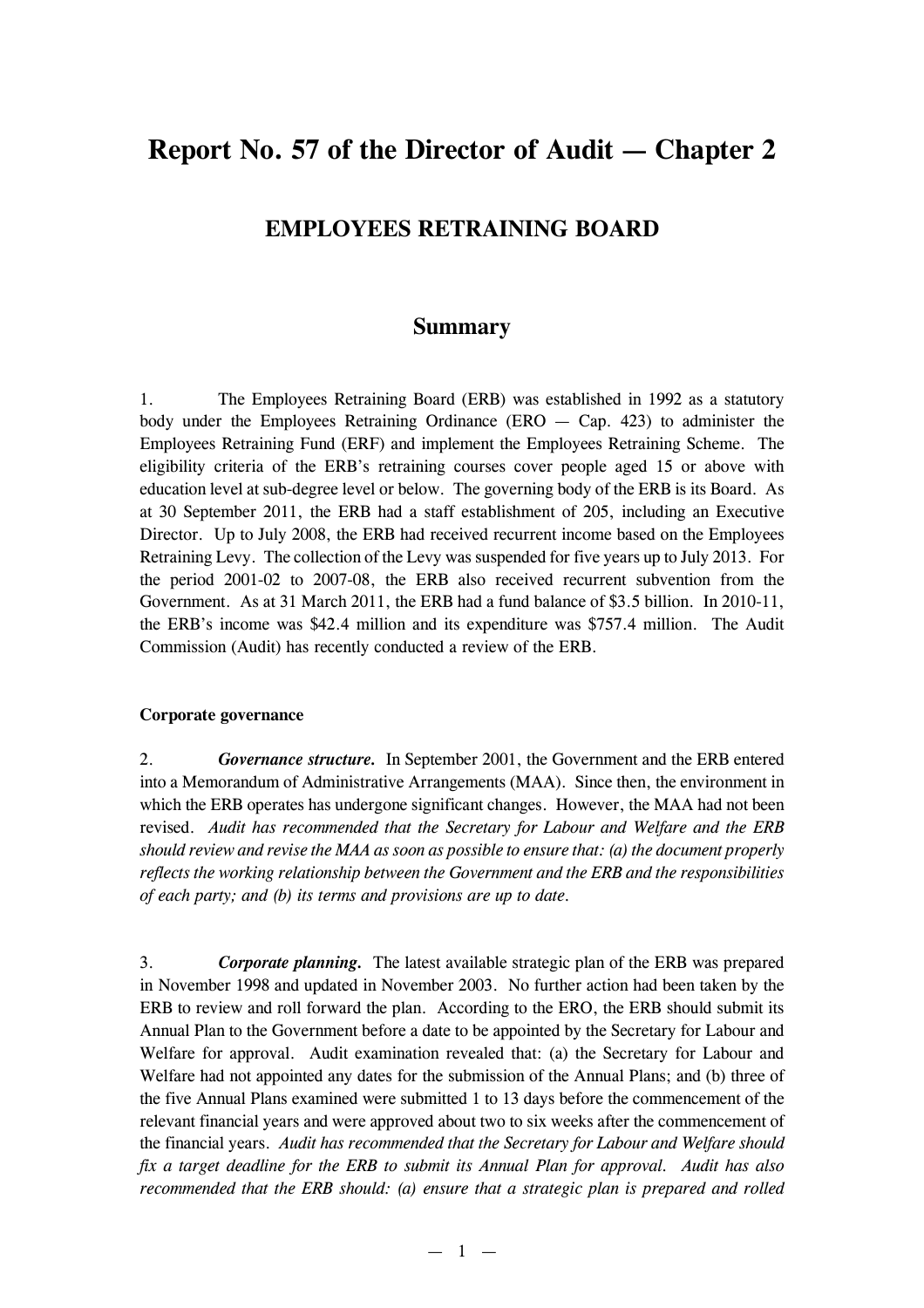*forward on an annual basis; and (b) submit its Annual Plan to the Government promptly so that the latter can approve the Plan before the financial year commences.*

4. *Board and Committees.* Audit found that the annual budgets for 2008-09, 2009-10 and 2010-11 had not been submitted to the Finance and Administration Committee (FAC) for scrutiny before submission to the Board for endorsement. The discussion papers of 17 Board/Committee meetings were issued just two working days or less before the meetings, contrary to the Board's direction that they should be issued at least three working days before a meeting. Audit also noted that no time target was set to ensure that draft meeting minutes would be issued in a timely manner. Audit examination of the declaration of interests forms submitted by Board/Committee members of the ERB for 2007-08 to 2011-12 revealed that some members had not submitted the declaration forms as required, or the submissions were late. The ERB had not made their members' declarations available for public inspection. *Audit has recommended that the ERB should: (a) ensure that the FAC is consulted on matters under its terms of reference; (b) ensure that discussion papers are dispatched to members at least three working days before Board/Committee meetings; (c) set a target time to ensure that draft minutes are issued to members in a timely manner; (d) ensure that all members submit their declaration of interest forms in a timely manner; and (e) consider making members' declarations of interests available for public inspection.*

#### **Administration of training services**

5. In 2010-11, the ERB contracted with 90 training bodies (TBs) to provide training services to eligible people. About 550 training courses were organised. Some 110,000 trainees attended these courses.

6. *Applications from non-eligible applicants and unqualified applicants.* According to the ERB Guidelines, consideration would be given to applications from non-eligible applicants and unqualified applicants if they meet any of the conditions stated therein. Audit examination of 40 such applications revealed that: (a) in 5 cases, approvals were given for conditions other than those stated in the Guidelines; and (b) in 3 cases, approvals were not given although the applicants met at least one of the conditions. *Audit has recommended that the ERB should ensure that applications from non-eligible and unqualified applicants are handled according to the Guidelines as far as possible.*

7. *Follow-up actions on false information provided by applicants.* In 2010-11, the ERB identified 41 cases where false information had been provided by the applicants. Audit found that up to May 2011: (a) actions had only been taken in 7 of 35 cases to recover the retraining allowances provided to trainees; (b) in 6 cases with discounted course fees paid by the trainees, no action had been taken to recover the underpaid course fees; and (c) in all 41 cases, no action had been taken to refer the cases to the relevant government departments for further actions. *Audit has recommended that the ERB should: (a) ensure that actions are taken, where appropriate, to recover the course fee and the retraining allowances from*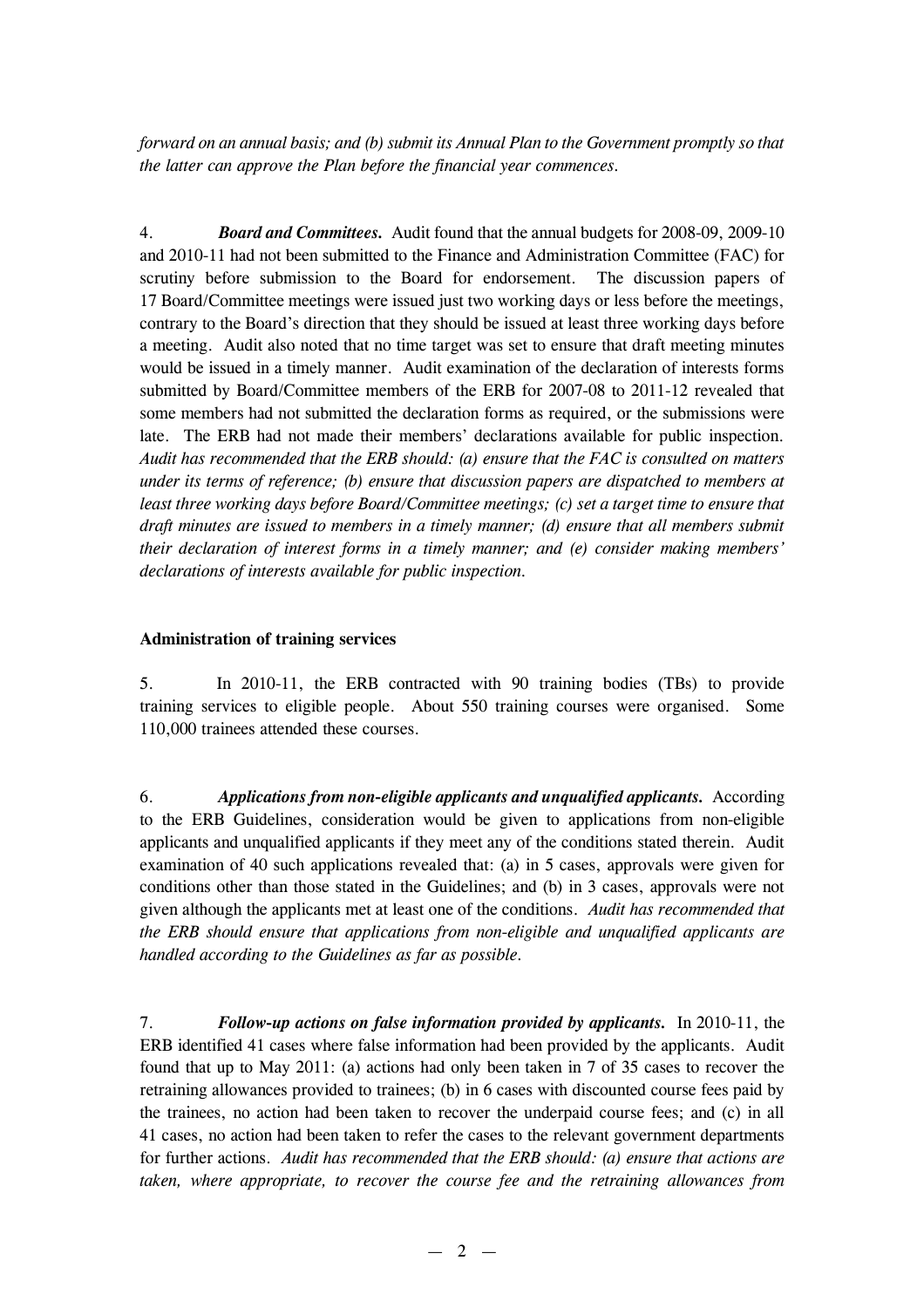*applicants who have provided false information; and (b) consider referring blatant cases to relevant government departments for further actions.*

8. *Long waiting time for courses.* As at 5 May 2011, there were about 10,600 and 15,200 applicants on the waiting lists for full-time and part-time courses respectively. Some applicants had been on the waiting lists for a number of months. Audit found that, for some districts, if applicants on the waiting lists of different training centres in the same district were pooled together, a class of the required size could have been successfully held. *Audit has recommended that the ERB should monitor the training centres' applicant waiting lists and take proactive actions to shorten the waiting time.*

9. *Tailor-made courses.* An employer with difficulties in recruitment may request the ERB to run a tailor-made course for it by committing to employ at least 80% of the graduates of the course. The employer is required to sign a service agreement with the ERB. For the period June 2009 to March 2011, five tailor-made courses were run. Audit found that: (a) for three courses, the recruits were required to work longer hours per week than the maximum number specified in the service agreements; and (b) for one course, the monthly salary of one recruit was less than that stated in the service agreement. *Audit has recommended that the ERB should take actions to ascertain that the employers comply with the terms of the service agreements.*

10. *Inspections.* According to the Annual Plan, the ERB should carry out On-Site Management Inspections (OSMIs) for all TBs annually. Audit found that: (a) in 2010-11, no OSMIs had been conducted for 23 TBs; and (b) a long time was taken to issue the OSMI Reports. Furthermore, according to a Three-Year Plan approved by the Board in July 2009, the ERB should conduct one Class Inspection (CI) for every trainer within three years. However, up to 31 May 2011, the number of trainers who were subject to CIs increased to 1,570. Audit found that: (a) CIs had been carried out for 617 trainers only; and (b) of the 46 trainers who had been accorded high priority for CIs, no CIs had been carried out for 7 of them in the past 12 months. *Audit has recommended that the ERB should: (a) ensure that OSMIs are carried out at all TBs according to the Annual Plan; (b) set a time target for the issue of OSMI Reports and ensure that the Reports are issued not later than the target time; (c) expedite actions to carry out CIs according to the Three-Year Plan; and (d) ensure that CIs are carried out as soon as practicable for trainers on the priority lists.*

#### **Training support services**

11. *Smart Living Scheme.* The Smart Living Scheme (SLS) provides referral services to ERB trainees who have graduated from the household and home care services training courses. Under the SLS, 11 Regional Services Centres (RSCs) operated by 10 TBs are set up in five districts. Audit found that two TBs which were once RSC operators continued to use the ERB logo and the materials for promoting SLS referral services to publicise their own services. Audit also found that, as at 19 May 2011, 104 of the 3,906 vacancies registered in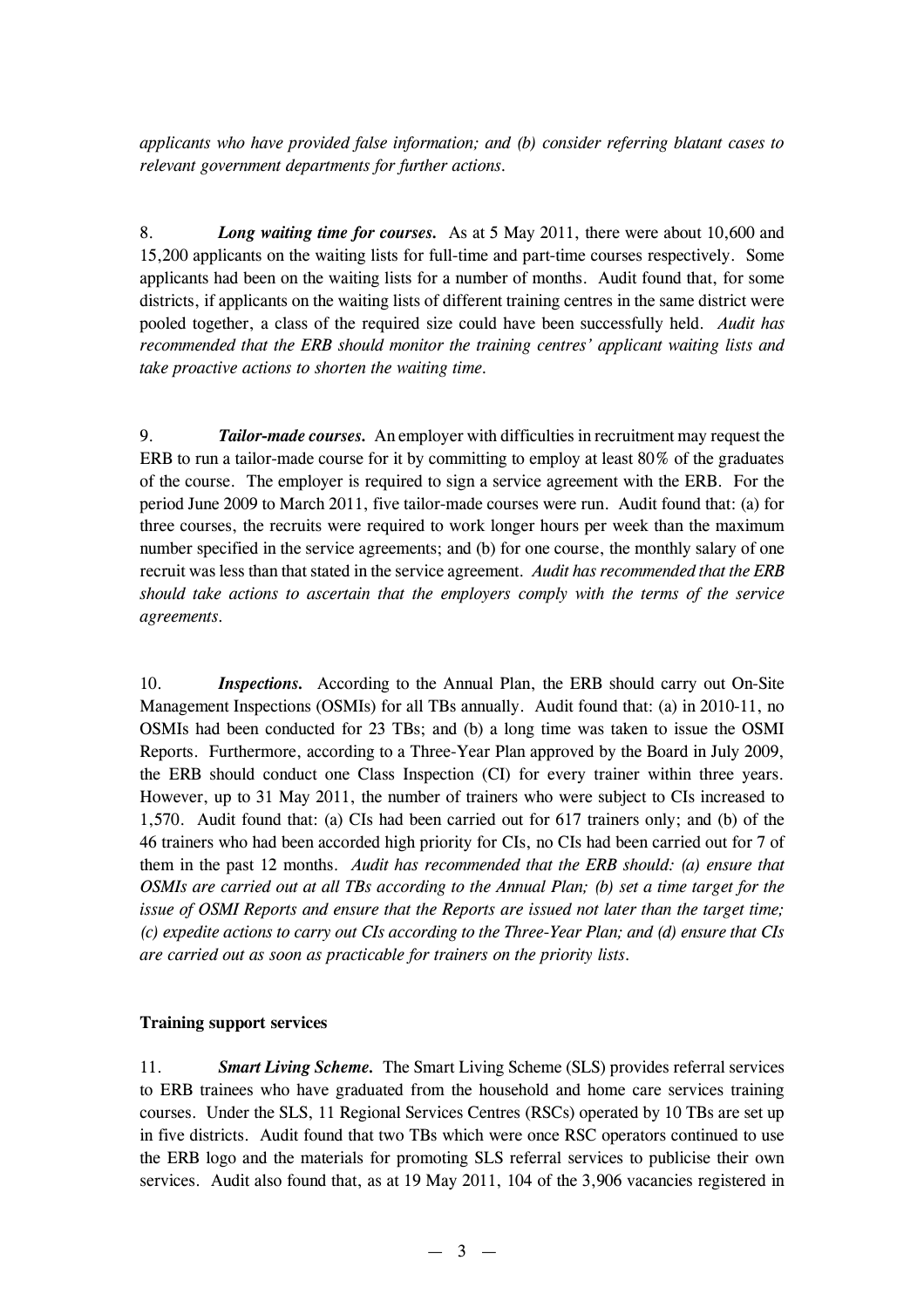the SLS database were duplicate records. *Audit has recommended that the ERB should: (a) ensure that the ERB logo and materials for promoting SLS referral services are not used by other parties in publicising their own services; and (b) introduce control mechanism in the SLS database to prevent the input of duplicate vacancy records.*

12. *Service centres.* The ERB set up two service centres in Kowloon West and Kowloon East respectively. According to the Memoranda of Understanding between the ERB and the TBs, the TBs responsible for operating the centres should seek prior approval from the ERB for the programmes and activities to be carried out at the centres. For 2010-11, 132 approved programmes and activities had not been carried out, and 546 programmes and activities carried out had not been approved. Audit also noted that the class sizes used by the TBs in calculating the attendance rates for small group activities were different from those specified in the approved schedules. Had they used the specified class sizes, one centre did not achieve the target average attendance rate. *Audit has recommended that the ERB should: (a) ensure that service centre operators implement the programmes and activities according to the approved schedules; and (b) consider defining the methodology for the calculation of the average attendance rate of activities carried out at the centres.*

#### **Human resource management**

13. *Power to determine the terms and conditions of service.* Audit examination of ERB records for 2006-07 to 2010-11 revealed that, on several occasion, the staff's terms and conditions of service were revised without the Board's approval, contrary to the requirement of the ERO. *Audit has recommended that the ERB should ensure that all the terms and conditions of service of staff, including any changes thereto, are approved by the Board in accordance with the ERO.*

14. *New pay structure.* When the Board approved the implementation of a new pay structure with effect from July 2007, it decided to freeze the salaries of 12 staff. Audit reviewed the salary records of 4 of these staff whose salaries as at 30 June 2011 were still higher than the maximum pay of their respective ranks. Audit found that their salaries were not frozen during the salary revisions in 2007 and 2008. *Audit has recommended that the ERB should: (a) freeze the salaries of the four staff; and (b) take necessary actions to ensure that in future, the decisions of the Board are strictly followed.*

15. *Review of remunerations of senior executives.* In March 2003, the Government issued a circular setting out the guidelines on review of remunerations of senior executives of government-funded bodies. Given that the ERB is no longer a subvented body, the circular is not applicable to it. However, with a view to adopting the good governance practice, the ERB should consider following the guidelines. *Audit has recommended that the ERB should review its senior staff's number, ranking and remunerations and submit to the Secretary for Labour and Welfare regular reports on the review findings.*